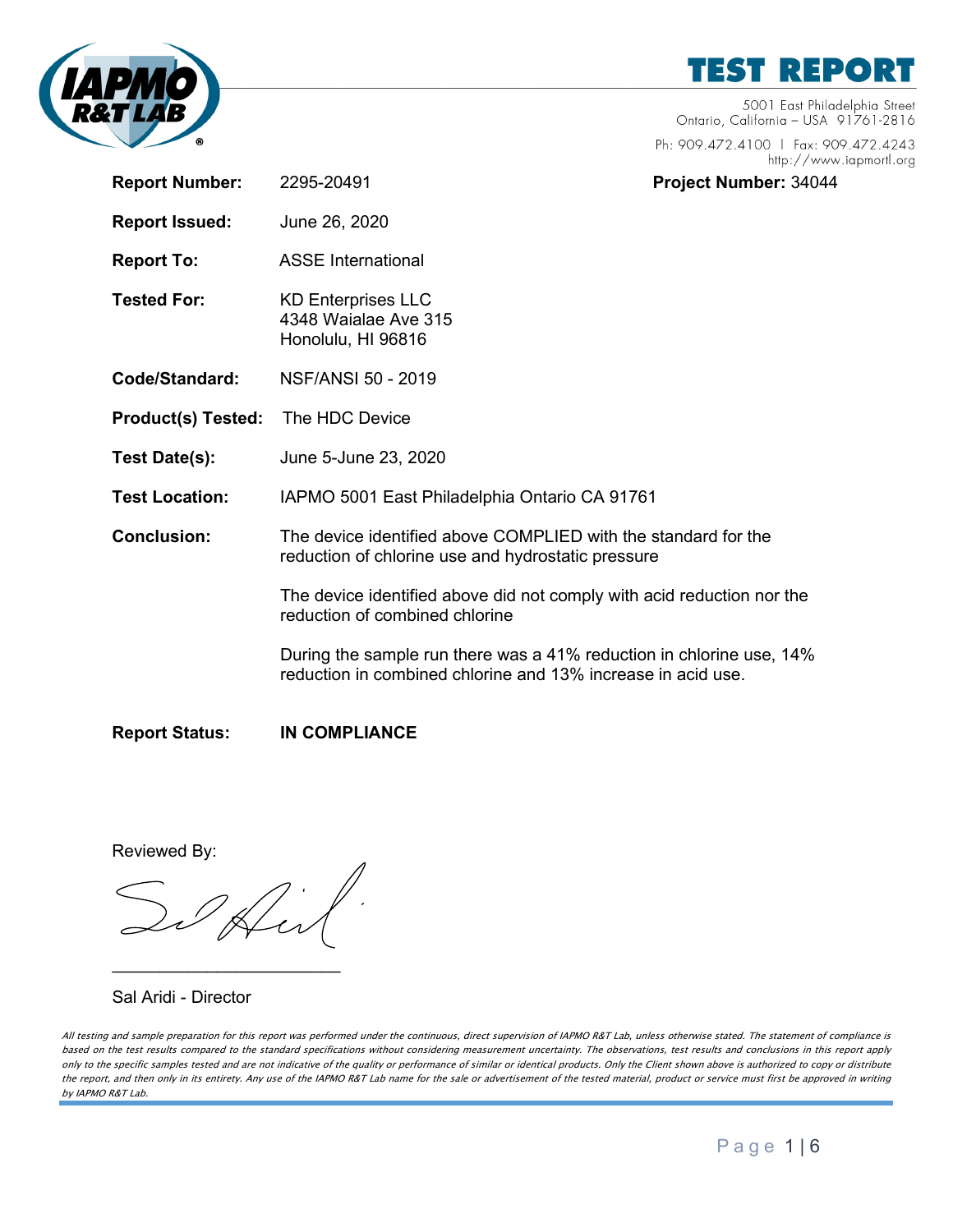

## **TEST SPECIMENS**

Two test specimens were sent by KD enterprise and received in good condition on April 29, 2020.

#### **Standard Requirement:**

For devices claiming a reduction in chlorine consumption, the mass of chlorine used during the test period shall be a minimum of 25% less than the mass of chlorine used during the baseline period.

For devices claiming a reduction in combined chlorine, the average combined chlorine in the test water measured during the test period shall be a minimum of 25% or 0.20 mg/L, whichever is greater, less than the average combined chlorine in the test water measured during the baseline period.

For devices claiming a reduction in acid consumption, the mass of HCl used during the test period shall be a minimum of 25% less than the mass of HCl used during the baseline period

For devices claiming head loss claim the actual head loss shall not exceed the claimed head loss by more than 5%

For devices claiming hydrostatic pressure test, the device shall show no evidence of rupture, leakage, burst, or permanent deformation when subject to a hydrostatic pressure 1.5 times the manufacturer's maximum operation pressure

#### **Performance Validation Test Setup:**

See Figure 8, a 10,000 gallon tank with the following dimensions was used. The tank was covered and air conditioned.

Height: 5'6" Width 8'6" Length 46'

A variable frequency pump was used to pull water from the tank at an elevation of 1' from the bottom and push water through an 18" sand filter that has a bed depth of 11". The water then went through a Coates water heater then through the device under test which was installed in a 2 inch sched 40 line parallel to a blank pipe and valved so that it can be isolated. The water then returns to the tank at an elevation of 1 ft below the water surface.

An inline turbidity meter and chlorine/ pH controller were installed to control the chlorine and acid feed pumps. A mixing pump was used to keep the water mixed.

After completion of the baseline run the test tank was drained rinsed refilled and rebalanced. The filter sand was replaced with fresh sand to a bed depth of 11 inches.

When the sand was fresh the filter was backwashed until clean at 38 gpm and rinsed for 30 seconds. When the filter was dirty it was backwashed until it was clean Turbidity < 10 then rinsed until clean.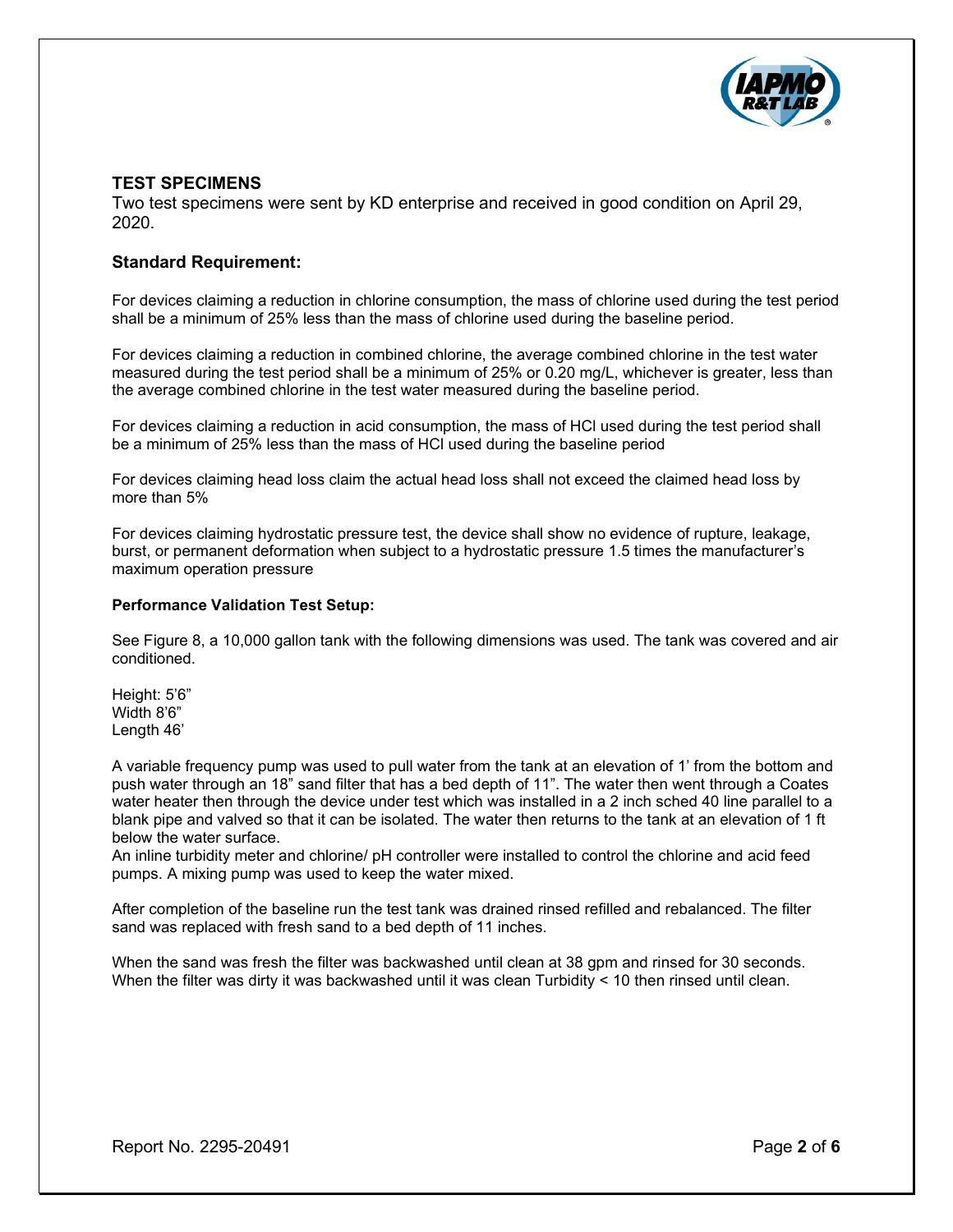

### **Results:**

The mass of chemicals used was measured during the baseline run as well as the sample run; the data is in Table 1.

## **Table 1- Mass of Chemicals Used in gm During Each of the 7 Day Runs**

| Chlorine 4%  |            | Acid 2 N     |              |  |
|--------------|------------|--------------|--------------|--|
| Baseline Run | Sample Run | Baseline Run | l Sample Run |  |
| 34935        | 20605      | 29120        | 33005        |  |

During the Sample run the chlorine usage was **41% less**.

During the Sample run the acid usage was **13% more**.

The average **reduction** in combined chlorines was 14%

#### Table 2- Operational Data

|                                     | <b>Baseline Run</b> | Sample Run |
|-------------------------------------|---------------------|------------|
| Average Total Chlorine ppm          | 1.94                | 2.08       |
| Average Combined Chlorine ppm       | 0.15                | 0.13       |
| Average Chlorine Use Per Day gm     | 4991                | 2944       |
| Average Acid Use per Day gm         | 4160                | 4715       |
| Total Synthetic Bather Load Used gm | 6150                | 6230       |
| Average Water Temperature °F        | 83.8                | 81.1       |
| Average Air Temperature °F          | 80.3                | 77.2       |
| Average Flow Rate gpm               | 26.7                | 27.6       |
| Conditioned Makeup Water Added gal  | 2987                | 2400*      |
| Number of Filter Backwashes         |                     |            |

*\*The amount of water going to drain through the turbidity monitor and chlorine controller was slowed to reduce wasted water.*

Figures 2- 6 show the logs of the data captured during the running of tests; this data was sampled from the return line just upstream of the filter. A couple of spikes of chlorine were due to sensor fouling. During the first 2 days of the baseline run the chlorine and acid ran out in the early morning hours.

Hydrostatic Test:

Rated Pressure: 50 psi Test Pressure: 75 psi Test Duration: 5 min Test Water Temp: 78.9˚ F

Test Result: **PASS**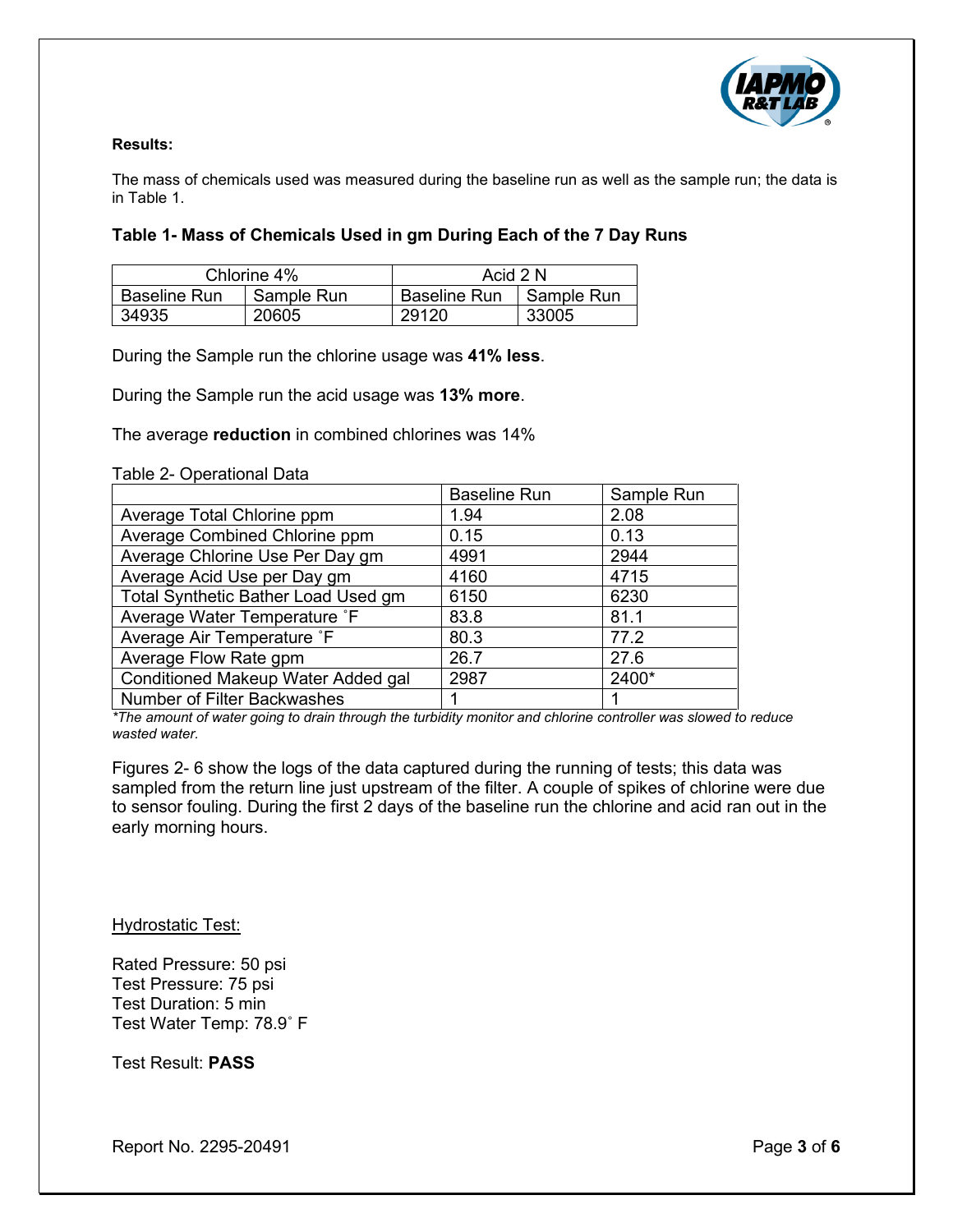

# **Head Loss Test:**

| Flow gpm          | 26.2 | 34.4 | 50.4 | 63.4 | 72.0           |
|-------------------|------|------|------|------|----------------|
| Pressure in       | 0.4  | 0.9  | 1.5  | 2.2  | 2.6            |
| Pressure out      |      |      | 0.3  | 0.4  | (differential) |
| Pressure Drop psi | 0.4  | 0.9  |      | 1.8  | 2.6            |







Figure 2- pH and Free Available Chlorine During the Baseline Run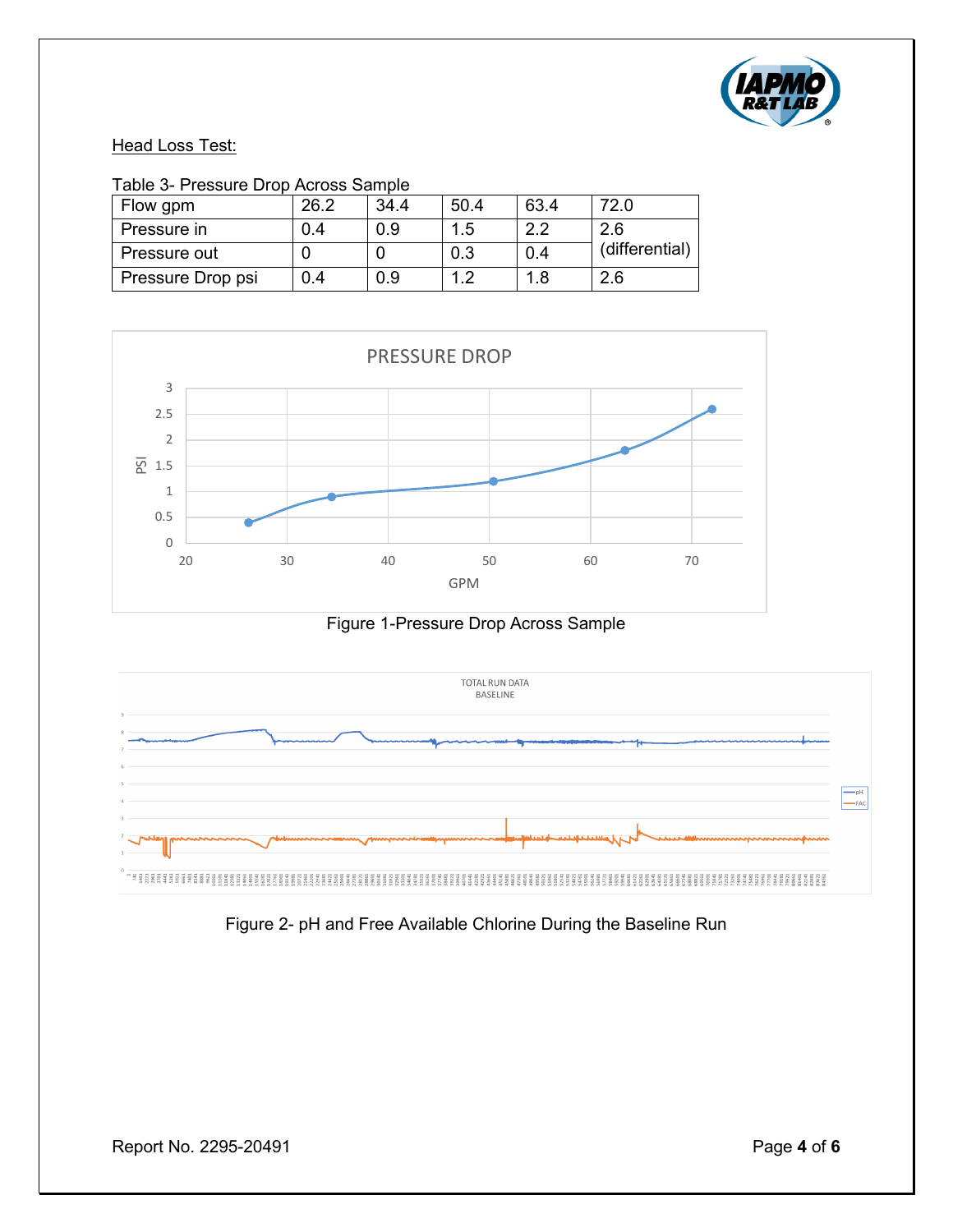







Figure 6- Turbidity During the Sample Run

Report No. 2295-20491 Page **5** of **6**